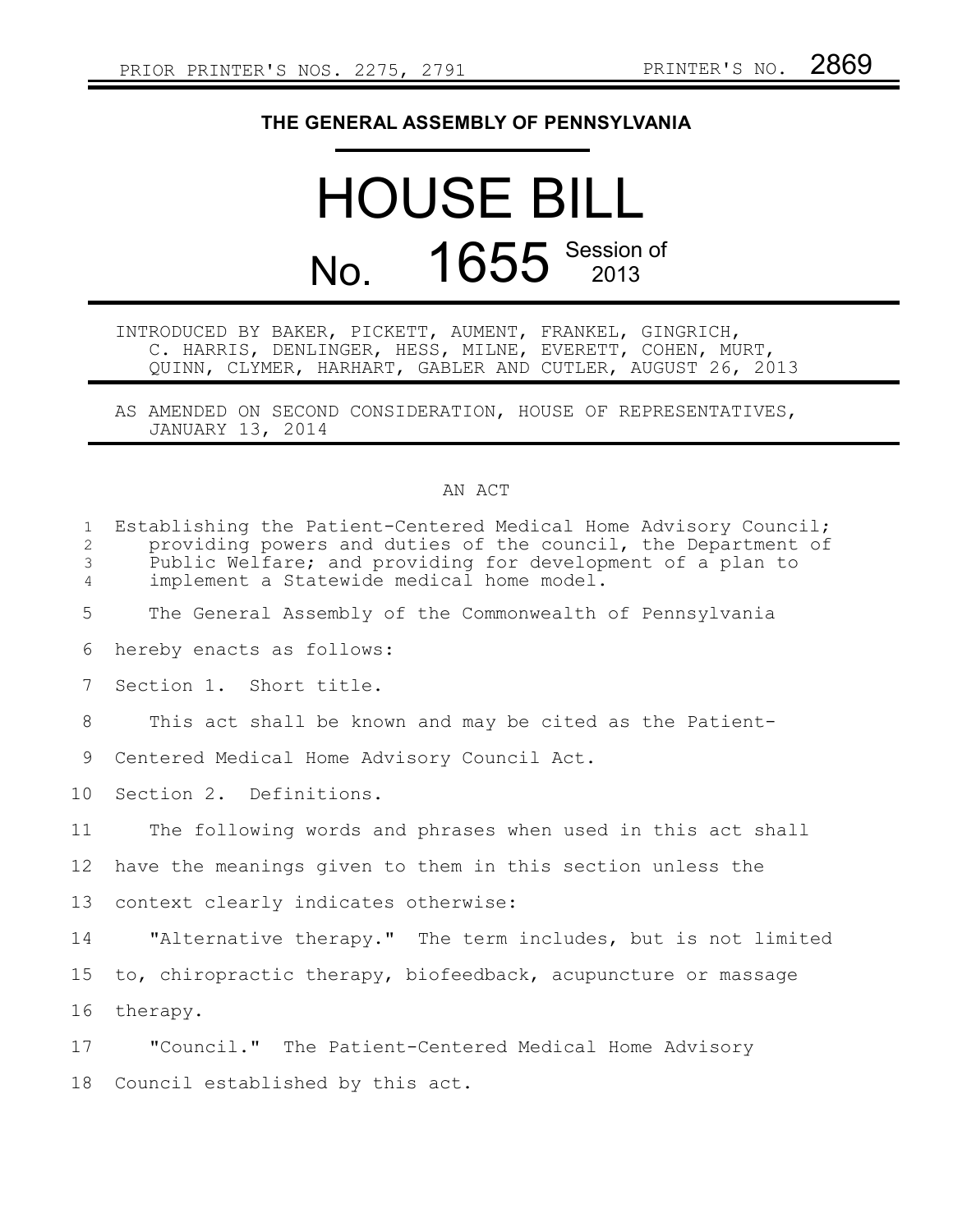"Department." The Department of Public Welfare of the Commonwealth. 1 2

"Health care professional." A person who is licensed, certified or otherwise authorized or permitted by the law of this Commonwealth to administer health care in the ordinary course of business or in the practice of a profession. "Patient-centered medical home." A team approach to 3 4 5 6 7

providing health care that: 8

(1) is physician-led  $er$ , led by a nurse practitioner practicing under a collaborative agreement as required by the act of May 22, 1951 (P.L.317, No.69), known as The Professional Nursing Law- OR LED BY A PHYSICIAN ASSISTANT PRACTICING UNDER THE SUPERVISION AND DIRECTION OF A PHYSICIAN AS REQUIRED BY THE ACT OF DECEMBER 20, 1985 (P.L.457, NO.112), KNOWN AS THE MEDICAL PRACTICE ACT OF 1985; **<-- <--** 9 10 11 12 13 14 15

16

(2) originates in a primary care setting;

(3) fosters a partnership among the patient, the personal provider and other health care professionals and, where appropriate, the patient's family; 17 18 19

(4) utilizes the partnership to access all medicalhealth-related services and nonmedical-health-related services needed by the patient to achieve maximum health potential; and 20 21 22 23

(5) maintains a centralized, comprehensive record of all health related services to promote continuity of care. "Primary care." Health care that emphasizes a patient's general health needs and utilizes collaboration with other health care professionals and consultation or referral as appropriate to meet the needs identified. 24 25 26 27 28 29

"Primary care physician." Any of the following who provide 20130HB1655PN2869 - 2 -30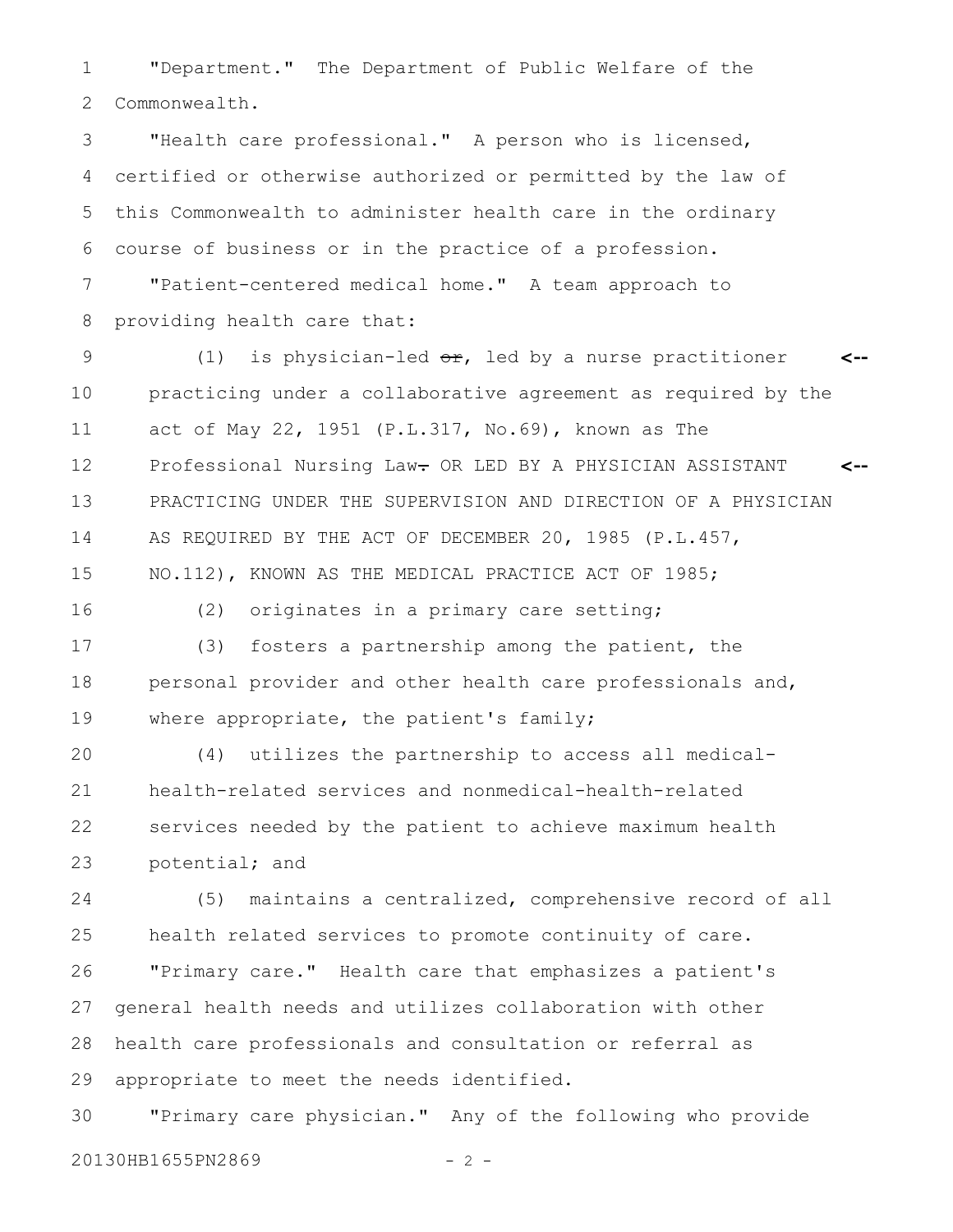primary care and meet certification standards: 1

(1) a physician who is a family or general practitioner; 2

(2) a pediatrician; 3

(3) an internist; 4

(4) an obstetrician; or 5

(5) a gynecologist. 6

"Secretary." The Secretary of Public Welfare of the Commonwealth. 7 8

"Telemedicine." The use of telecommunication and information technology in order to provide clinical health care at a distance. 9 10 11

Section 3. Patient-Centered Medical Home Advisory Council. 12

(a) Establishment.--The Patient-Centered Medical Home Advisory Council is established. The council shall advise the department on how Pennsylvania's Medicaid program can increase the quality of care while containing costs through the following Patient-Centered Medical Home model approaches: 13 14 15 16 17

(1) Coordinate and provide access to evidence-based health care services, emphasizing convenient, comprehensive primary care and including preventive, screening and wellchild health services. 18 19 20 21

(2) Provide access to appropriate specialty care, mental health services, inpatient services and any evidence-based alternative therapies. 22 23 24

(3) Provide quality-driven and cost-effective health care. 25 26

(4) Provide access to medication and medication therapy management services, where appropriate. 27 28

(5) Promote strong and effective medical management, including, but not limited to, planning treatment strategies, 29 30

20130HB1655PN2869 - 3 -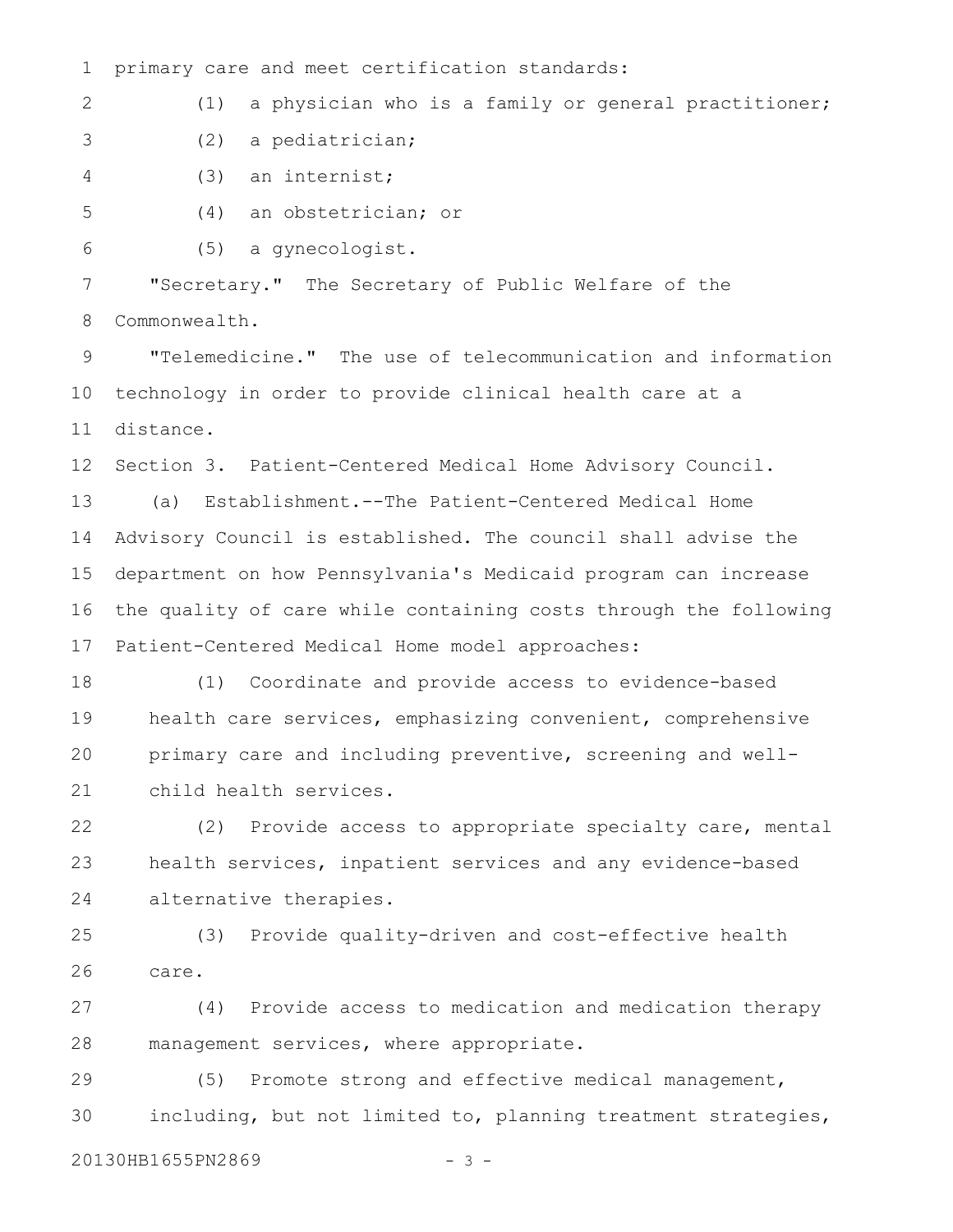monitoring health outcomes and resource use, sharing information and organizing care to avoid duplication of services, including the use of electronic medical records. In sharing information, the protection of the privacy of individuals and of the individual's information shall be priorities. In addition to any and all other Federal and State provisions for the confidentiality of health care information, any information-sharing required by a medical home system shall be subject to written consent of the patient. 1 2 3 4 5 6 7 8 9 10

(6) Provide comprehensive care management to patients to align and assist with treatment strategies, health outcomes, resource utilization and organization of care and address determinants of health impeding goals of care. 11 12 13 14

15

(7) Emphasize patient and provider accountability.

(8) Prioritize access to the continuum of health care services in the most appropriate setting and in the most cost-effective manner. 16 17 18

(9) Establish a baseline for medical home goals and establish performance measures that indicate a patient has an established and effective medical home. These goals and performance measures may include, but need not be limited to, childhood immunization rates, well-child care utilization rates, care management for chronic illnesses and emergency room utilization. 19 20 21 22 23 24 25

(b) Composition.--The secretary shall appoint the members of the council, in consultation with the President pro tempore of the Senate, the Majority Leader of the Senate, the Minority Leader of the Senate, the Speaker of the House of Representatives, the Majority Leader of the House of 26 27 28 29 30

20130HB1655PN2869 - 4 -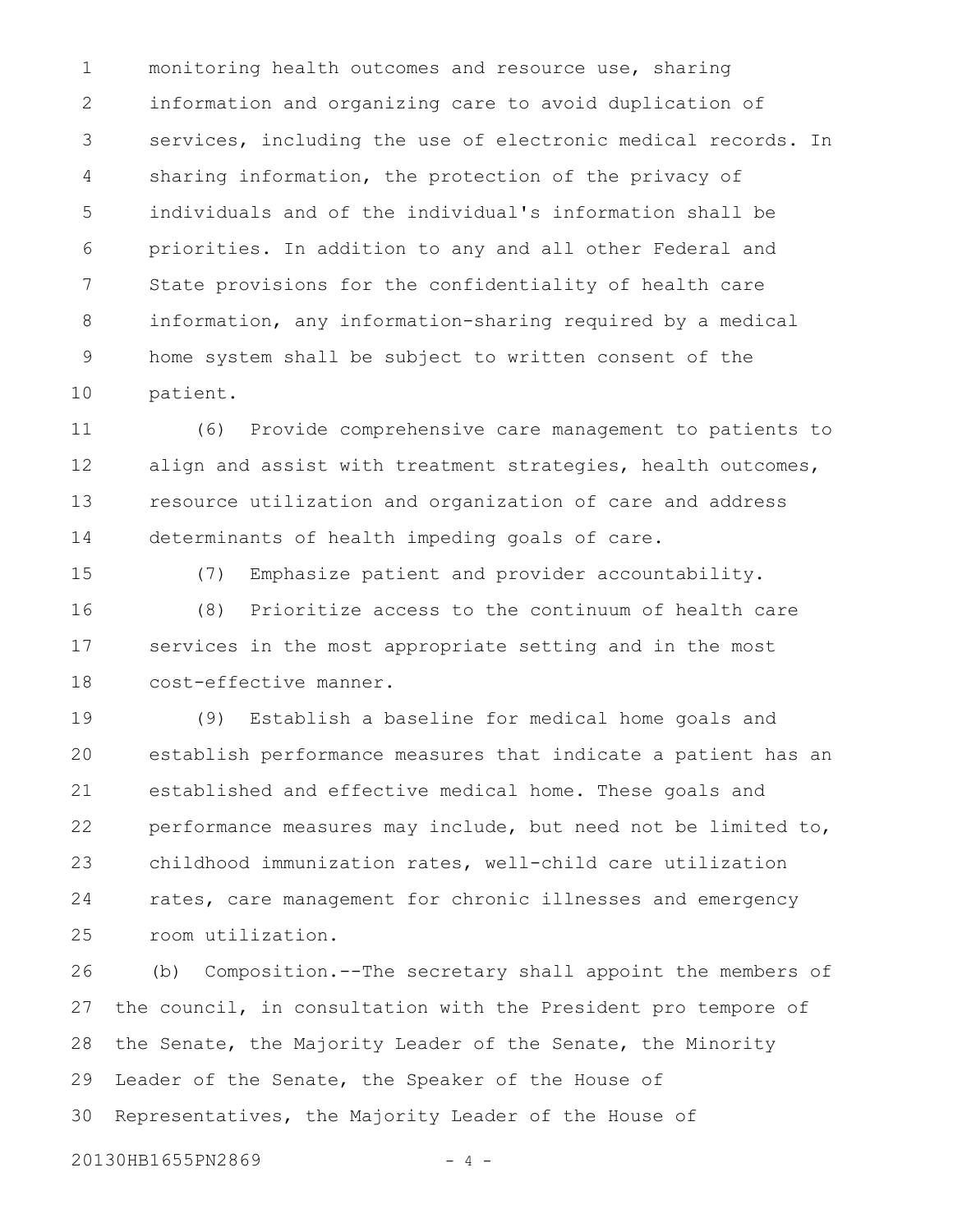Representatives and the Minority Leader of the House of Representatives, who shall consist of the following: (1) The secretary, or a designee. (2) A representative of the Pennsylvania Academy of Family Physicians. (3) A representative of the Pennsylvania section of the American Congress of Obstetricians and Gynecologists. (4) A representative of the Pennsylvania Coalition of Nurse Practitioners. (5) A representative of the Pennsylvania Chapter of the American College of Physicians. (6) A representative of the Pennsylvania Chapter of the American Academy of Pediatrics. (7) A representative of the Pennsylvania Medical Society. (8) A representative of the Pennsylvania Pharmacists Association. (9) A representative of the Hospital and Health System Association of Pennsylvania. (10) A representative of an approved patient-centered medical home. (11) A representative of the Mental Health Association of Pennsylvania. (12) A representative of the Pennsylvania Association of Community Health Centers. (13) A representative of the Coalition of Medical-Assistance Managed Care Organizations A MANAGED CARE ORGANIZATION LICENSED TO DO BUSINESS IN THIS COMMONWEALTH. (14) A REPRESENTATIVE OF THE PENNSYLVANIA SOCIETY OF PHYSICIAN ASSISTANTS. **<-- <--** 1 2 3 4 5 6 7 8 9 10 11 12 13 14 15 16 17 18 19 20 21 22 23 24 25 26 27 28 29 30

20130HB1655PN2869 - 5 -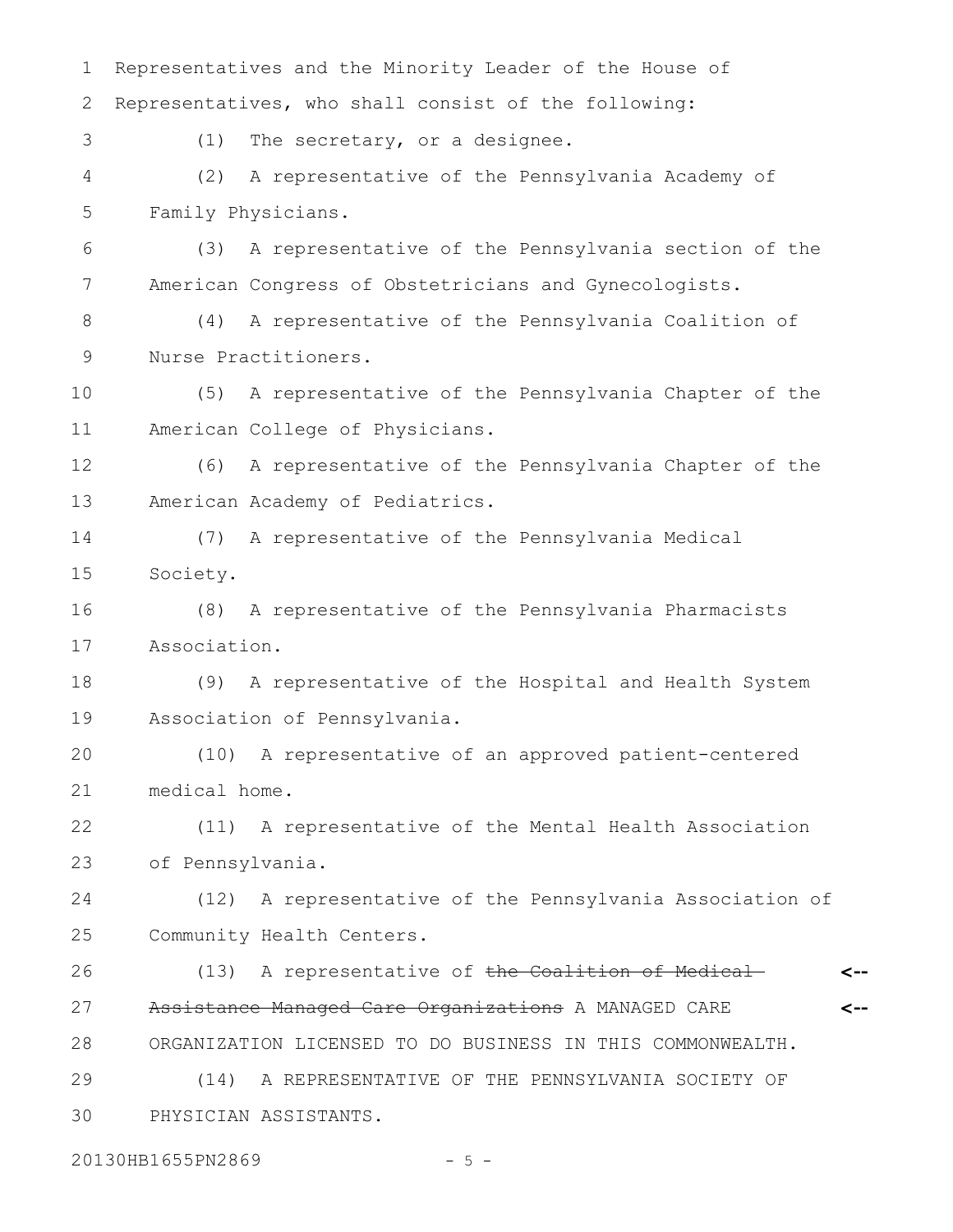(c) Terms.--Each member of the council shall serve for a period of two years. Members may be reappointed by the secretary. 1 2 3

(d) Meetings.--The department shall establish and coordinate meetings of the council. The secretary, or the secretary's designee, shall serve as chairperson of the council. 4 5 6

(e) Expenses.--The members of the council shall not be paid, but shall be reimbursed for reasonable expenses. 7 8

Section 4. Duties of the council. 9

(a) Organizational model.--The council shall recommend to the department an organizational model for the patient-centered medical home system in this Commonwealth, including possible Medicaid pilot projects. The organizational model shall provide a strategy to coordinate health care services and provide for monitoring and data collection on patient-centered medical homes, for training and education to health care professionals and families and for transition of children to the adult medical care system. The organizational model may also include the use of telemedicine resources and may provide for partnering with pediatric and family practice residency programs to improve access to preventive care for children. The organizational structure shall also address the need to organize and provide health care to increase accessibility for patients, including using venues more accessible to patients and having hours of operation that are conducive to the population served. 10 11 12 13 14 15 16 17 18 19 20 21 22 23 24 25

(b) Standards.-- 26

(1) The council shall recommend to the department standards and a process to certify patient-centered medical homes based on standards developed by a number of nongovernmental accrediting entities such as the National 27 28 29 30

20130HB1655PN2869 - 6 -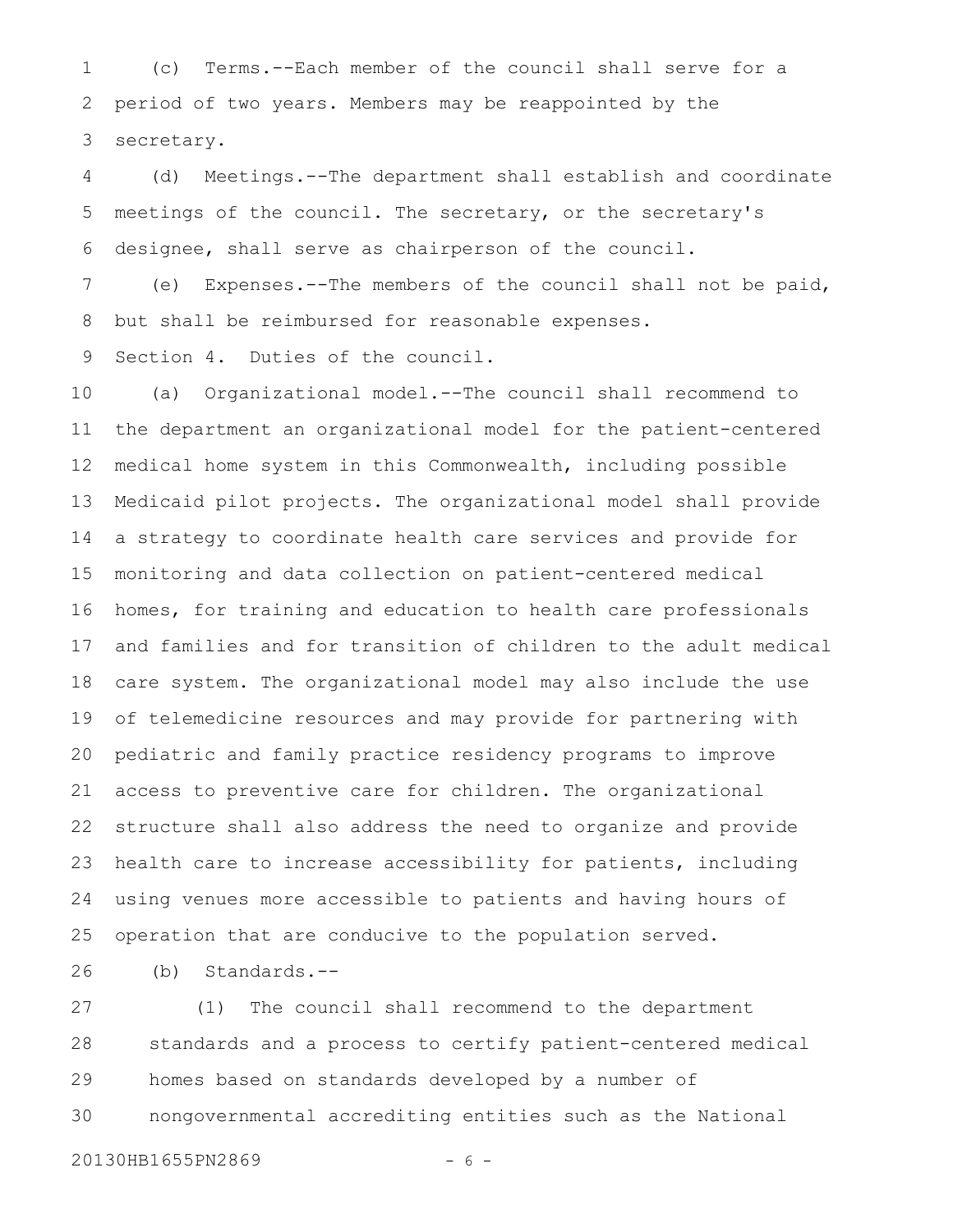Committee for Quality Assurance and Accreditation Association for Ambulatory Health Care. The certification process and standards shall provide mechanisms to monitor performance and to evaluate, promote and improve the quality of health of, and health care delivered to, patients through a patientcentered medical home. The standards and process shall also include a mechanism for other ancillary service providers to become affiliated with a certified patient-centered medical home. 1 2 3 4 5 6 7 8 9

(2) The council shall recommend to the department education and training standards for health care professionals participating in the patient-centered medical home system. 10 11 12 13

(c) Reimbursement methodology.--The council shall recommend to the department a reimbursement methodology and incentives for participation in the patient-centered medical home system sufficient to ensure that providers enter and remain participating in the system and to promote wellness, prevention, chronic care management, immunizations, health care management and the use of electronic health records and other pertinent concerns. In developing the recommendations, the council shall consider the feasibility of all of the following: 14 15 16 17 18 19 20 21 22

(1) Reimbursement under the medical assistance program to promote wellness and prevention and to provide care coordination and chronic care management. 23 24 25

(2) Increasing to Medicare levels the reimbursement for certain wellness and prevention services, chronic care management and immunizations. 26 27 28

(3) Reducing the disparities between reimbursement for specialty services and primary care services. 29 30

20130HB1655PN2869 - 7 -